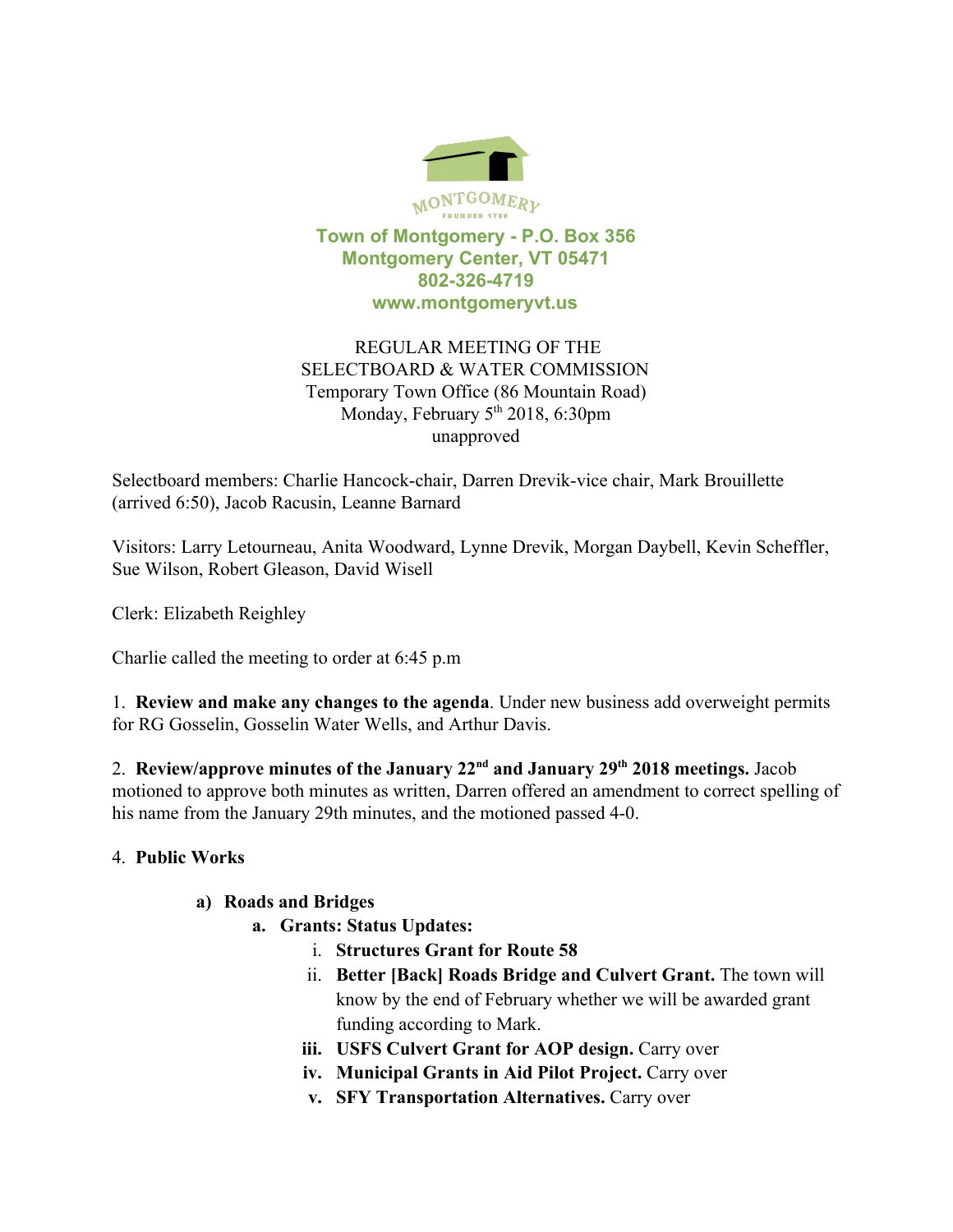- b. **Brady Road**. Carry over to spring.
- c. **Road Crew Training**. Carry over
- d. **Gravel (future needs, sourcing).** Carry over
- e. **Certificate of Highway Mileage**. Mark motioned to remove the mileage for the discontinued "Neary Rd" and pass the updated Certificate of Highway Mileage, seconded by Leanne and passed unanimously.
- **b) Buildings and Grounds**
	- a. **Generators: Service Contract; Training.** Carry over
	- b. **Additional Service Quotes/Finalize and Adopt Service Contract.** Carry over

## 5**. Visitors @ 7:00pm**

- a. **Robert Gleason Jr. re: Enosburg Ambulance Contract**. Robert presented the board with the proposed contract with Enosburg for 24/hr ambulance coverage. Robert stated that Enosburg would be happy to have Montgomery rescue change their status to 1st responders and assist the Enosburg department. Kevin will be in touch with the state for Montgomery Rescue to switch from Transporting Agency to 1st Response status. Discussion took place. Mark motioned to contract with Enosburg Ambulance Service beginning March 1st 2018, seconded by Darren and this passed 5-0.
- b. Larry asked for more information about the Conservation Fund request that will appear on the town warning and will be presented to the voters. Larry was also interested to know what the job description for a potential selectboard assistant would be. Discussion took place.
- 6. **Water Commission Issues.** Carry over

#### 7. Old Business

- a. **Town Office Needs (pending FY18 municipal budget projections).** Carry over.
- b. **Stanion Court Case Status**. Charlie spoke with Elle in regards to pursuing the settlement. The motion to delay the DRB hearing until March has been filed with the hopes that the settlement terms will be reached before the need to hold the hearing.
- c. **Locher Court Case Status**. Pending review by the judge which is set for a hearing for Tuesday February 13th at 11:30 in St Albans. Charlie will attend.
- d. **Fire/EMS radios**. Carry over.